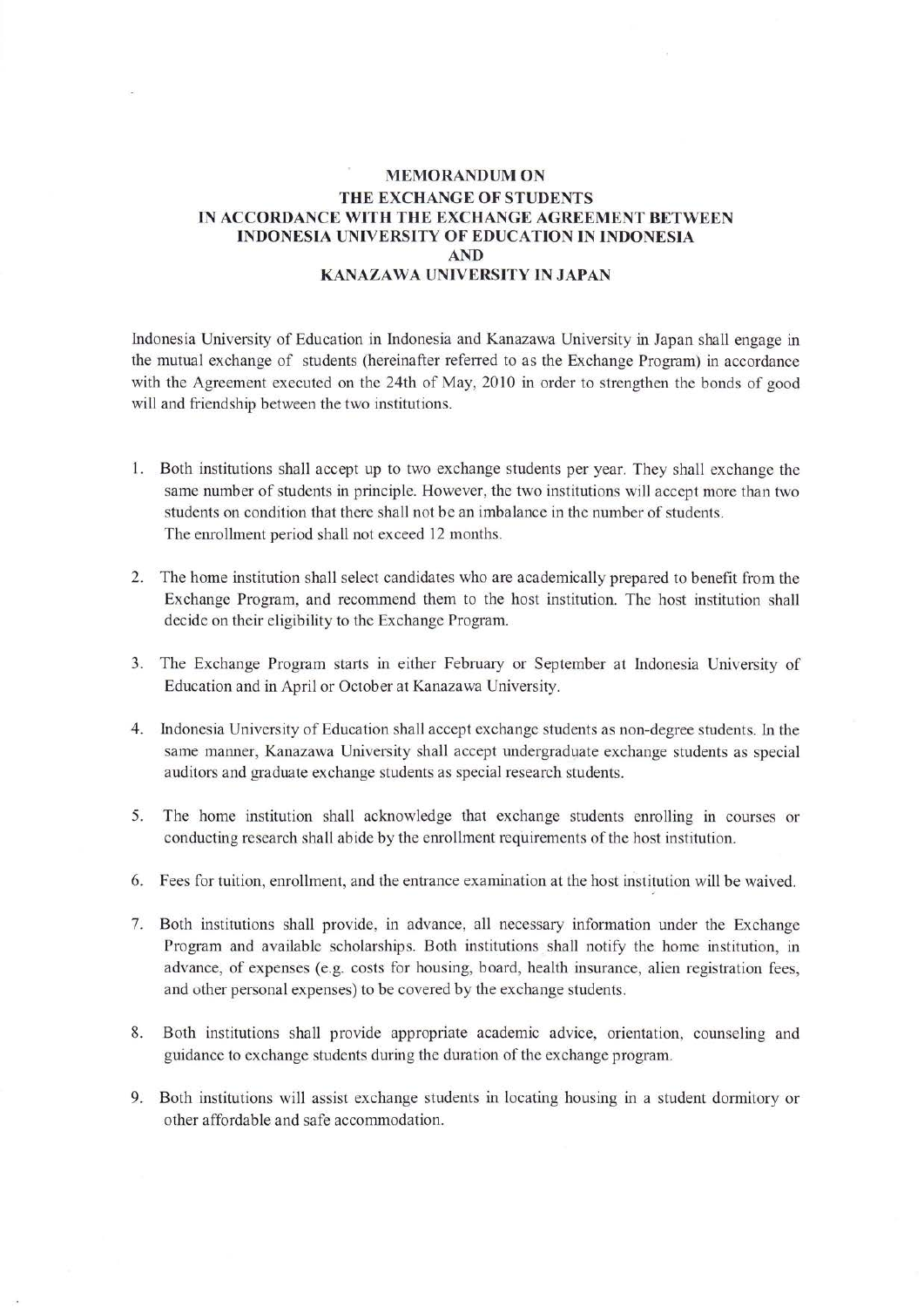- 10. Exchange students shall have appropriate insurance that covers health, injury and damage, and any other insurance as recommended by the host institution.
- 11. The host institution may terminate the official status of exchange students in the following situations;
	- (1) Students are unable to continue their studies due to financial or health reasons; or
	- (2) Students fail to maintain satisfactory academic performances; or
	- (3) Students violate the laws of the host country, or the regulations of the host institution.
- 12. The host institution shall evaluate academic performances of the exchange students and prepare their official transcript (or an evaluation of research results) with the approval of the faculty or graduate school. ln addition, the host institution shall provide it to the home institution when it is requested.
- Credits shall be awarded for courses or research work conducted by exchange students at the 13. host institution according to the standard set by the home institution.
- This memorandum shall remain in force for a period of three years, after which it shall continue 14. unless either party expresses, in writing, its intention to amend it or terminate it.

The text of this memorandum is signed in two copies in English, and each party shall retain one copy.

Date: May 24, 2010

Sunaryo Kartadinata Rector hdonesia University of Education

Date:  $\frac{1}{2}$  19, 2010

 $\Delta$ . Nakamura

Shin-ichi Nakamura President Kanazawa University